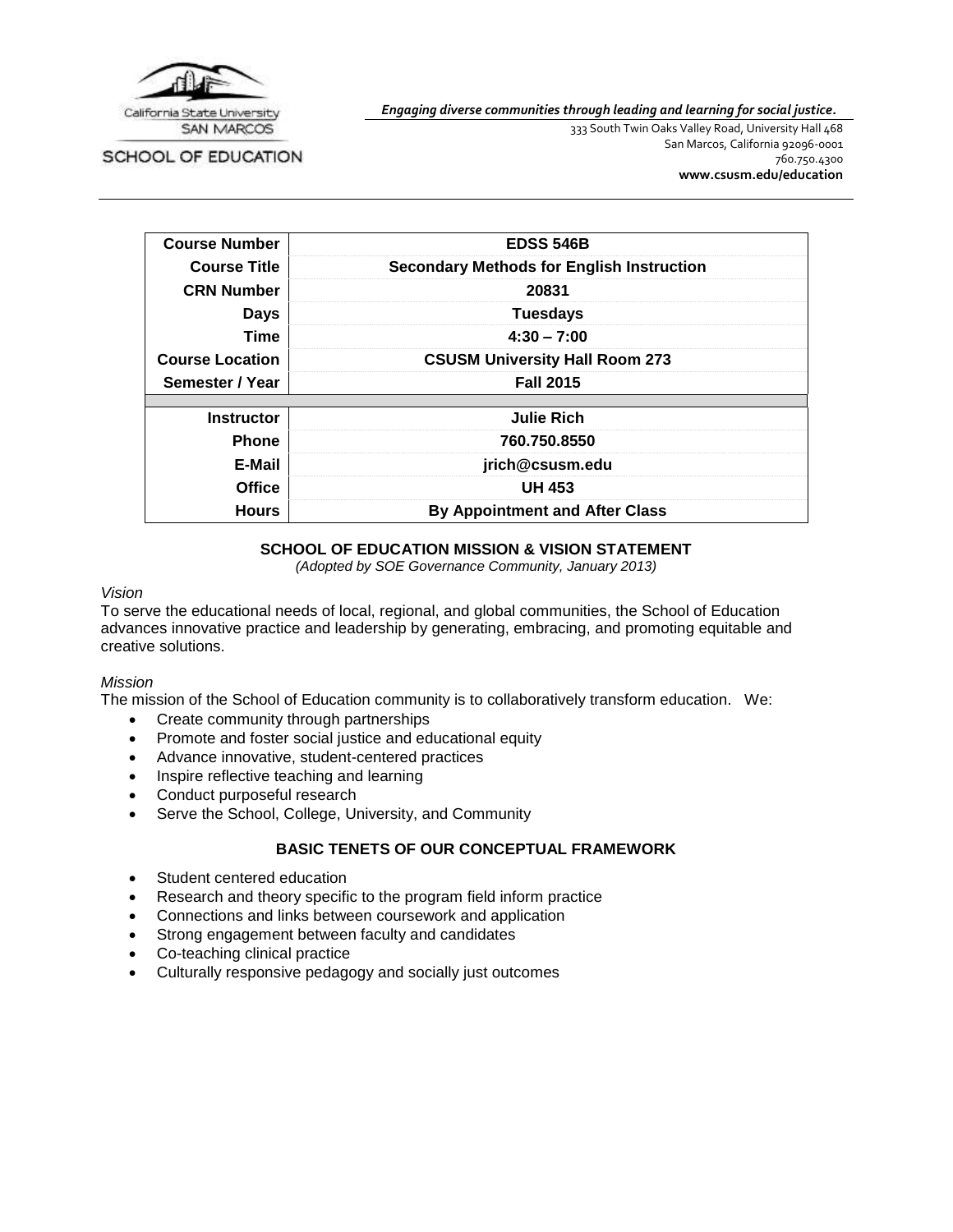# **EDSS 546B**

# **Secondary Methods for English Instruction**

# <span id="page-1-0"></span>**Table of Contents**

| EDSS 546B SECONDARY ENGLISH METHODS Course Assignment Descriptions  8 |  |
|-----------------------------------------------------------------------|--|
|                                                                       |  |
|                                                                       |  |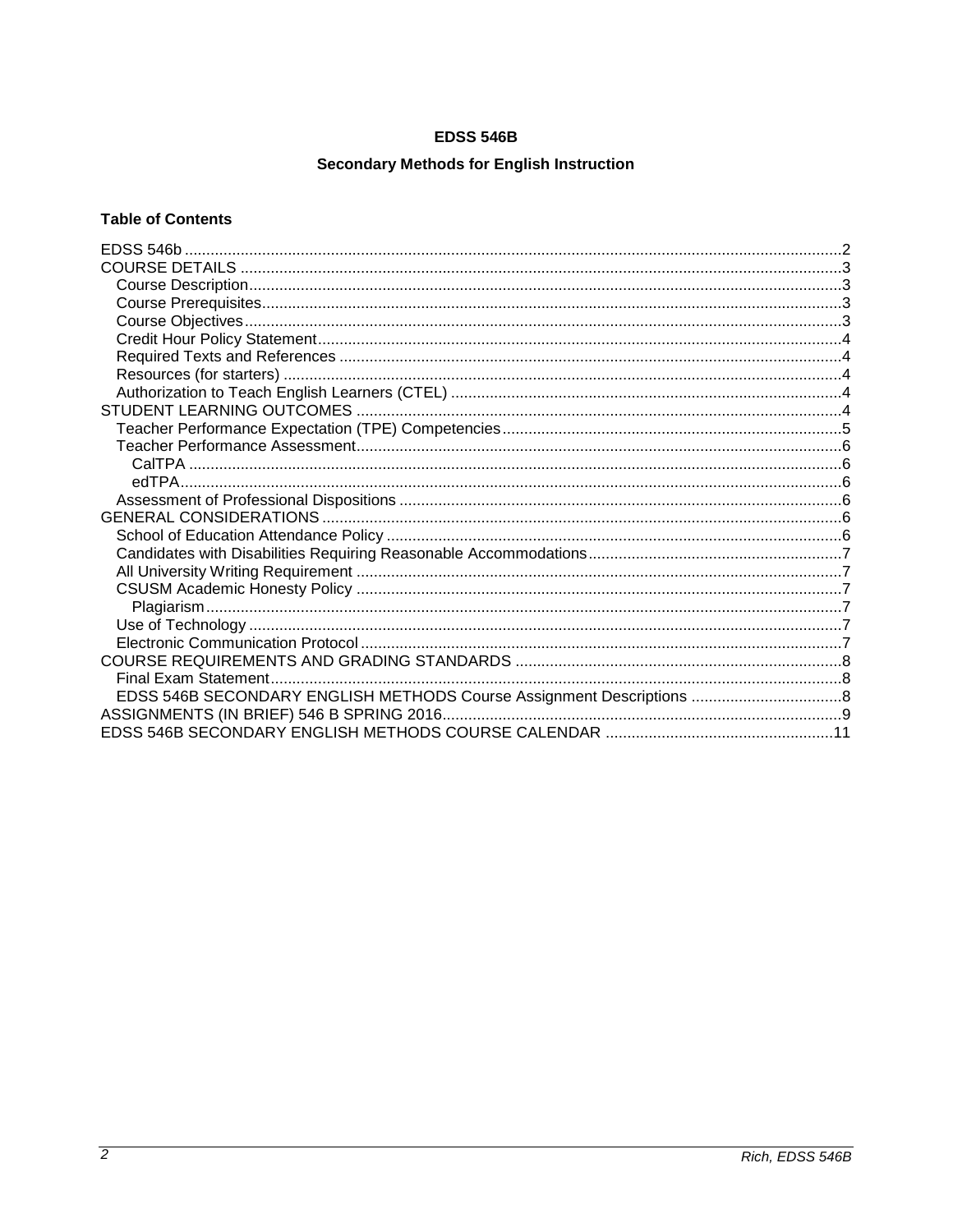### **COURSE DETAILS**

#### <span id="page-2-1"></span><span id="page-2-0"></span>**Course Description**

Focuses on developing an understanding of theory, methodology, and assessment of English in integrated and inclusive secondary classrooms: Part B.

In this course, students will explore theories and strategies for teaching all facets of language arts: speaking, listening, reading, writing, thinking, viewing and collaborating (although these are artificial separations), paying particular attention to scaffolding student learning for access and success. Students will be required to apply their learning in related assignments and clinical practice experiences during teaching and/or observations. *Pre-requisite: EDSS 546B*

#### <span id="page-2-2"></span>**Course Prerequisites**

Admission to the Single Subject Program, EDUC 350, EDUC 364, & EDUC 422

#### <span id="page-2-3"></span>**Course Objectives**

EDSS 546B (2 units) Secondary English Education A focuses on developing an understanding of theory, methodology and assessment of English in integrated and inclusive secondary classrooms; Part B. *This course is aligned with California's SB 2042 Standards.* 

During courses EDSS 546A and EDSS 546B using interrelated activities in program coursework and fieldwork, candidates learn specific teaching strategies that are effective in supporting them to deliver a comprehensive program of systematic instruction of English, as defined by the California Reading/Language Arts Framework, 2007 and California State Program Standards:

Connect reading, writing, and oral language processes in an integrated fashion.

Teacher candidates in English understand, plan, design, and implement instruction that includes the following:

Word analysis, fluency, and systematic vocabulary development, as evidenced by the use of phonological, morphological, and derivational systems of orthographic development.

- 1. Reading comprehension, including promoting students' ability to access grade-level texts of increasing depth and complexity and activate background knowledge, make connections, synthesize information, and evaluate texts.
- 2. Purposes and characteristics of the major genres of literature.
- 3. Literary response and analysis and critique of texts and media for point of view, bias, power, validity, truthfulness, persuasive techniques, and appeal to both friendly and critical audiences.
- 4. Writing instruction (inclusive of the writing process) on conventions, domains (i.e. response to literature, informational, persuasive, and technical), research, and applications that allow students to produce complex texts.
- 5. Academic language development emphasizing discourse that leads to the production of complex texts.
- 6. Incorporation of technology into language arts as a tool for conducting research.
- 7. Strategies and systematic guidance so that students select texts for reinforcement of independent reading habits.
- 8. Opportunities for listening and speaking, including comprehension, organization and delivery of oral communication, and analysis and evaluation of oral and media communications.
- 9. Instruction in speaking applications including grade-level genres and their characteristics.
- 10. Assess student progress both formally and informally to inform and plan instruction that advances the learning of all students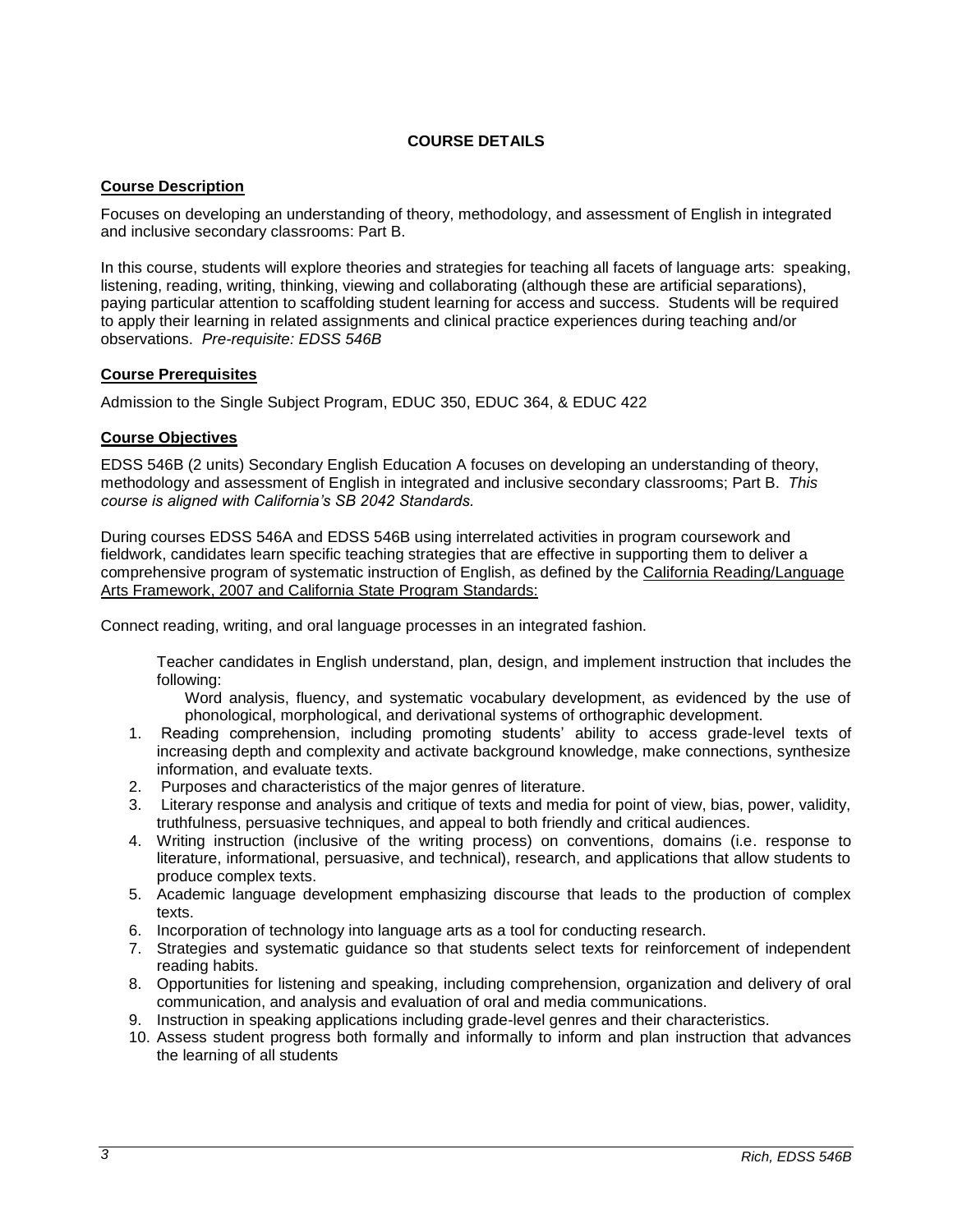# <span id="page-3-0"></span>**Credit Hour Policy Statement**

This course is delivered in a face-to-face instruction. Students are expected to spend a minimum of two hours outside of the classroom each week for each unit of credit engaged in learning. For courses with a "lecture" mode of instruction over an entire semester, each unit of credit corresponds to an 'hour' of classtime and two hours of student learning outside of class.

### <span id="page-3-1"></span>**Required Texts and References**

- Burke, Jim. *The English Teacher's Companion.*, 4<sup>th</sup> edition. Portsmouth: Boynton/Cook, 1999.
- Graff, Gerald and Birkenstein, Cathy. "*They Say/I Say*": W.W. Norton and Company, Inc. 2010.
- California's Common Core Standards for English Language Arts and Literacy in History/Social Studies, Science and Technical Subjects. **<http://www.cde.ca.gov/re/cc/>**
- **California Content Standards:<http://www.cde.ca.gov/be/st/ss/documents/elacontentstnds.pdf>**
- **Paperback: Cool Classics: Four One Act Plays for Students of English**;**ISBN-10:** 0966673115 **ISBN-13:** 978-0966673111 (available on Amazon, or in class)

#### <span id="page-3-2"></span>**Resources (for starters)**

- Read write think: sponsored by the International Reading Association and National Council of Teachers of English <http://www.readwritethink.org/>
- National Council of Teachers of English: [www.ncte.org](http://www.ncte.org/)

#### <span id="page-3-3"></span>**Authorization to Teach English Learners (CTEL)**

This credential program has been specifically designed to prepare teachers for the diversity of languages often encountered in California public school classrooms. The authorization to teach English learners is met through the infusion of content and experiences within the credential program, as well as additional coursework. Candidates successfully completing this program receive a credential with authorization to teach English learners. *(Approved by CCTC in SB 2042 Program Standards, August 02*

### **STUDENT LEARNING OUTCOMES**

<span id="page-3-4"></span>Teacher Candidates will be required to complete a Teaching Performance Assessment, show proof of Teacher Performance Expectations and complete critical assessment tasks- specific assignments for this course. It is the teacher candidates responsibility to understand expectations and complete assignments by stated due dates.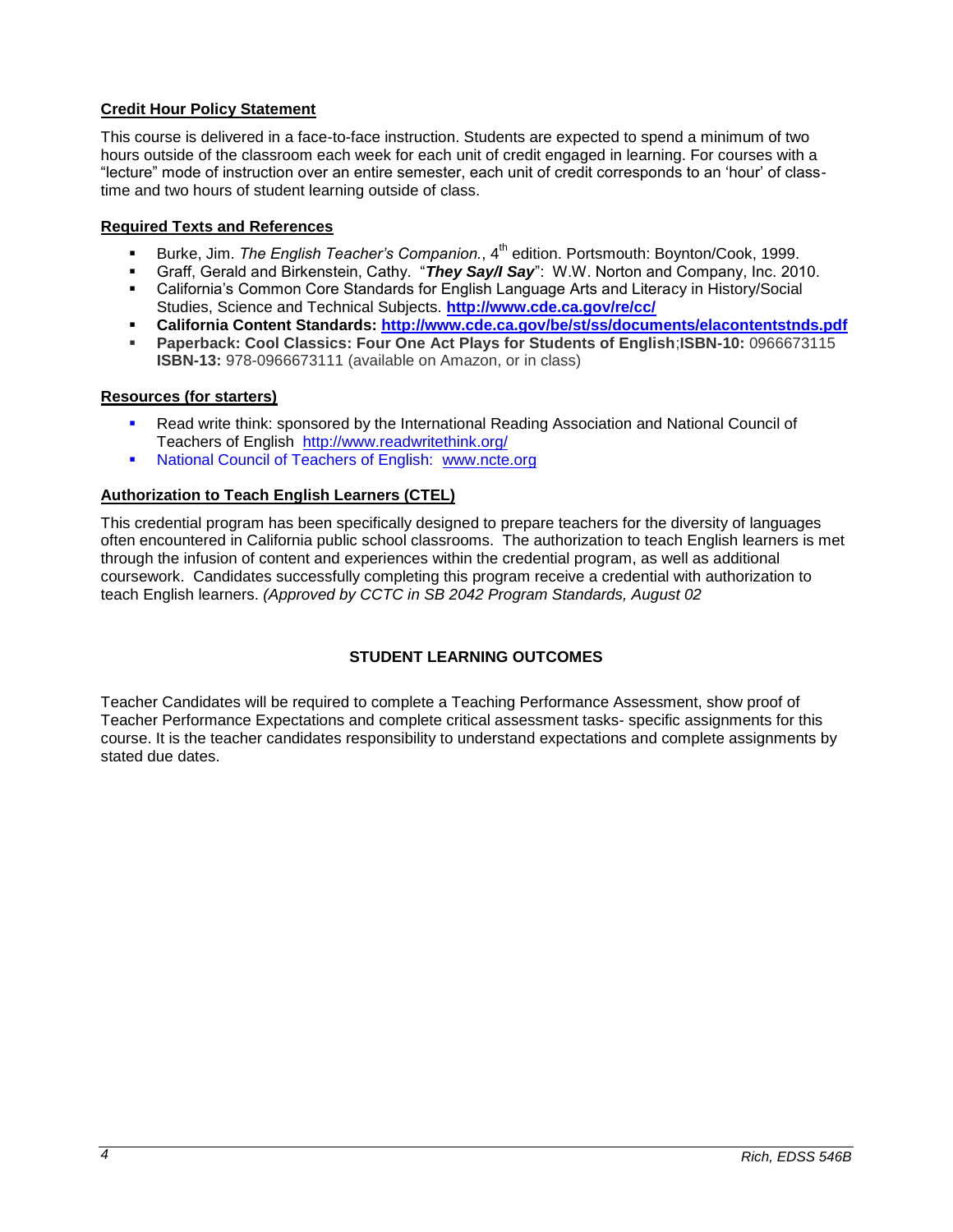# <span id="page-4-0"></span>**Teacher Performance Expectation (TPE) Competencies**

This course is designed to help teachers seeking the Single Subject Credential to develop the skills, knowledge, and attitudes necessary to assist schools and districts in implementing an effective program for all students in the area of English/Language Arts. The successful candidate must be able to demonstrate their understanding and ability to apply each of the TPE's, that is, merge theory and practice in order to realize a comprehensive and extensive educational program for all students. This course will emphasize the following TPEs:

| <b>TPE</b>                                                              | How assessed                  |
|-------------------------------------------------------------------------|-------------------------------|
| TPE 1B - Subject-Specific Pedagogical Skills for Single Subject         | ELD Infused Lesson Design and |
| <b>Teaching Assignments</b>                                             | Reflection                    |
| Understands and uses the state-adopted academic content standards       | Novel Unit Plan               |
| Develops planning instruction that addresses the standards              |                               |
| Consistently demonstrates the ability to teach to the standards         |                               |
| <b>TPE 2: Monitoring Student Learning During Instruction</b>            | ELD Infused Lesson Design and |
| Uses progress monitoring during instruction to inform instruction       | Reflection                    |
| Pace and re-teach content based on assessment evidence                  |                               |
| Anticipate, check for and address common misunderstandings              |                               |
| <b>TPE 4 - Making Content Accessible</b>                                | ERWC, lesson planning, Action |
| States in every lesson plan the State standards                         | research assignment           |
| Uses activities and materials that support stated objectives            | Educational philosophy        |
| Uses multiple ways to reinforce the content of the standard             |                               |
| Follows a logical, sequence of instruction in the lesson plan           |                               |
|                                                                         |                               |
| <b>TPE 5 - Student Engagement</b>                                       | ELD Infused Lesson Design and |
| Ensures students understand the objective of the lesson                 | Reflection on Video-taped     |
| Actively involves students with the lesson                              | performance                   |
| Uses a variety of strategies to involve the students and increase their | Unit Plan                     |
| understanding of the lessons objectives                                 | Educational philosophy        |
|                                                                         |                               |
| TPE 6c - Developmentally Appropriate Practices in Grades 9 -12          | ELD Infused Lesson Design and |
| Understanding important characteristics of the learners                 | Reflection                    |
| Designing instructional activities                                      | Novel Unit Plan               |
| Providing developmentally appropriate educational experiences           | Action research               |
| <b>TPE 7 - Teaching English Learners</b>                                | ELD Infused Lesson Design and |
|                                                                         | Reflection                    |
| Applies pedagogy for comprehensive instruction of English learners      |                               |
| Knows and can apply instruction for English Language development        |                               |
| Draws upon information about students' backgrounds to build new         |                               |
| knowledge                                                               |                               |
| <b>TPE 9 - Instructional Planning</b>                                   | Novel Unit Plan               |
| Establishing academic learning goals                                    | ELD Infused Lesson Design and |
| Connecting academic content to the students backgrounds, needs, and     | Reflection                    |
| abilities                                                               | <b>Writing Resource Guide</b> |
| Selecting strategies/activities/materials/resources                     |                               |
| <b>TPE 10 - Instructional Time</b>                                      | <b>Novel Unit Plan</b>        |
| Appropriately allocates instructional time to maximize student          | ELD Infused Lesson Design and |
| achievement                                                             | Reflection                    |
| Effectively and efficiently maximizes instructional time through        | Educational philosophy        |
| management based on reflection and consultation                         |                               |
| Adjusts the use of instruction time to optimize learning opportunities  |                               |
| TPE 14 - Educational Technology                                         | Novel Unit Plan               |
| Use technology to enhance professional practice                         | <b>Writing Resource Guide</b> |
| Apply technology that maximizes student learning                        |                               |
|                                                                         |                               |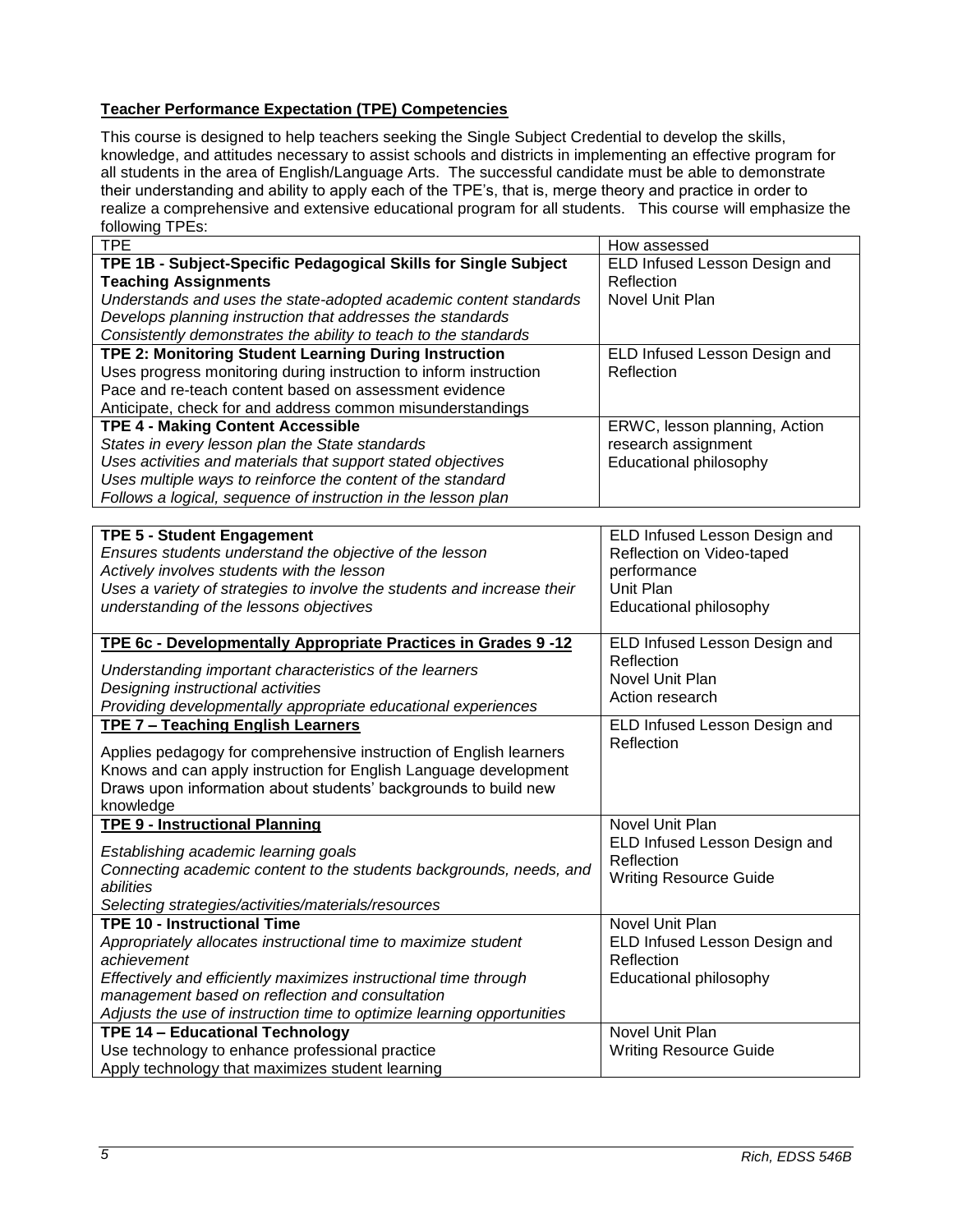### <span id="page-5-0"></span>**Teacher Performance Assessment**

Beginning July 1, 2008 all California credential candidates must successfully complete a state-approved Teacher Performance Assessment (TPA), as part of the credential program of preparation. During the 2015- 16 academic year the CSUSM credential programs will use either the CalTPA (California Teacher Performance Assessment) or the edTPA (Educative Teacher Performance Assessment).

Check with your program coordinator to determine which assessment is used for your credential program.

## <span id="page-5-1"></span>**CalTPA**

To assist with your successful completion of the CalTPA, a series of informational seminars are offered over the course of the program. TPA related questions and logistical concerns are to be addressed during the seminars. Your attendance to TPA seminars will greatly contribute to your success on the assessment. The CalTPA Candidate Handbook, TPA seminar schedule, and other TPA support materials may be found on the SOE website: <http://www.csusm.edu/education/CalTPA/ProgramMaterialsTPA.html>

### <span id="page-5-2"></span>**edTPA**

Beginning in fall 2015, for newly entering initial candidates, the CSUSM assessment system is the edTPA. To assist with your successful completion of the edTPA, a capstone class is part of your curriculum. In this class edTPA related questions and logistical concerns are addressed. Additional support materials are available on the edTPA website: [http://www.edtpa.com/PageView.aspx?f=GEN\\_Candidates.html](http://www.edtpa.com/PageView.aspx?f=GEN_Candidates.html)

Additionally, to support your success in your credential program and with TPA, SOE classes use common pedagogical language, lesson plans (lesson designs), and unit plans (unit designs).

#### <span id="page-5-3"></span>**Assessment of Professional Dispositions**

Assessing a candidate's dispositions within a professional preparation program is recognition that teaching and working with learners of all ages requires not only specific content knowledge and pedagogical skills, but positive attitudes about multiple dimensions of the profession. The School of Education has identified six dispositions – social justice and equity, collaboration, critical thinking, professional ethics, reflective teaching and learning, and life-long learning—and developed an assessment rubric. For each dispositional element, there are three levels of performance – *does not meet, approaching, meets*. The description and rubric for the three levels of performance offer measurable behaviors and examples.

The assessment is designed to provide candidates with ongoing feedback for their growth in professional dispositions and includes a self-assessment by the candidate. The dispositions and rubric are presented, explained and assessed in one or more designated courses in each program as well as in clinical practice. Based upon assessment feedback candidates will compose a reflection that becomes part of the candidate's Teaching Performance Expectation portfolio.

### **GENERAL CONSIDERATIONS**

#### <span id="page-5-5"></span><span id="page-5-4"></span>**School of Education Attendance Policy**

Due to the dynamic and interactive nature of courses in the School of Education, all candidates are expected to attend all classes and participate actively. At a minimum, candidates must attend more than 80% of class time, or s/he may not receive a passing grade for the course at the discretion of the instructor. Individual instructors may adopt more stringent attendance requirements. Should the student have extenuating circumstances, s/he should contact the instructor as soon as possible. *Notification of an absence does not constitute an excuse. (Adopted by the COE Governance Community, December, 1997).*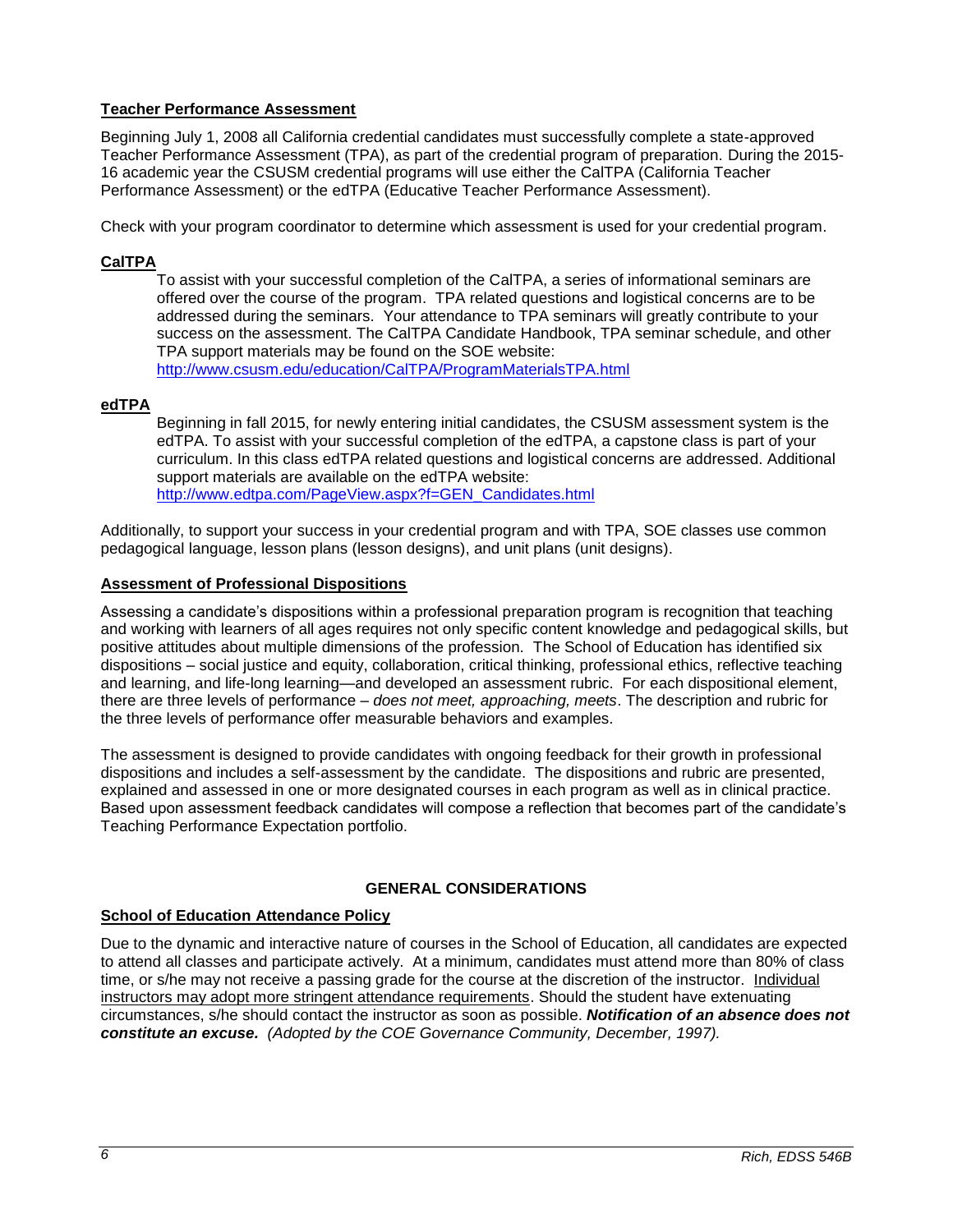## <span id="page-6-0"></span>**Candidates with Disabilities Requiring Reasonable Accommodations**

Candidates with disabilities who require reasonable accommodations must be approved for services by providing appropriate and recent documentation to the Office of Disable Student Services (DSS). This office is located in Craven Hall 4300, and can be contacted by phone at (760) 750-4905, or TTY (760) 750-4909. Candidates authorized by DSS to receive reasonable accommodations should meet with their instructor during office hours or, in order to ensure confidentiality, in a more private setting.

### <span id="page-6-1"></span>**All University Writing Requirement**

The writing requirement of 2500 words will be met through research responses and notes, teacher interview, strategy matrix, lesson plans and unit plan.

### <span id="page-6-2"></span>**CSUSM Academic Honesty Policy**

Students will be expected to adhere to standards of academic honesty and integrity, as outlined in the Student Academic Honesty Policy. All assignments must be original work, clear and error-free. All ideas/material that are borrowed from other sources must have appropriate references to the original sources. Any quoted material should give credit to the source and be punctuated accordingly.

Academic Honesty and Integrity: Students are responsible for honest completion and representation of their work. Your course catalog details the ethical standards and penalties for infractions. There will be zero tolerance for infractions. If you believe there has been an infraction by someone in the class, please bring it to the instructor's attention. The instructor reserves the right to discipline any student for academic dishonesty, in accordance with the general rules and regulations of the university. Disciplinary action may include the lowering of grades and/or the assignment of a failing grade for an exam, assignment, or the class as a whole.

Incidents of Academic Dishonesty will be reported to the Dean of Students. Sanctions at the University level may include suspension or expulsion from the University.

### Refer to the full Academic Honesty Policy at:

<span id="page-6-3"></span>[http://www.csusm.edu/policies/active/documents/Academic\\_Honesty\\_Policy.html](http://www.csusm.edu/policies/active/documents/Academic_Honesty_Policy.html)

### **Plagiarism**

As an educator, it is expected that each candidate (course participant) will do his/her own work, and contribute equally to group projects and processes. Plagiarism or cheating is unacceptable under any circumstances. If you are in doubt about whether your work is paraphrased or plagiarized see the Plagiarism Prevention for Students website [http://library.csusm.edu/plagiarism/index.html.](http://library.csusm.edu/plagiarism/index.html) If there are questions about academic honesty, please consult the University catalog.

### <span id="page-6-4"></span>**Use of Technology**

Candidates are expected to demonstrate competency in the use of various forms of technology (i.e. word processing, electronic mail, Moodle, use of the Internet, and/or multimedia presentations). Specific requirements for course assignments with regard to technology are at the discretion of the instructor. Keep a digital copy of all assignments for use in your teaching portfolio.

#### <span id="page-6-5"></span>**Electronic Communication Protocol**

Electronic correspondence is a part of your professional interactions. If you need to contact the instructor, email is often the easiest way to do so. It is my intention to respond to all received e-mails in a timely manner. Please be reminded that e-mail and on-line discussions are a very specific form of communication, with their own nuances and etiquette. For instance, electronic messages sent in all upper case (or lower case) letters, major typos, or slang, often communicate more than the sender originally intended. With that said, please be mindful of all e-mail and on-line discussion messages you send to your colleagues, to faculty members in the School of Education, or to persons within the greater educational community. All electronic messages should be crafted with professionalism and care.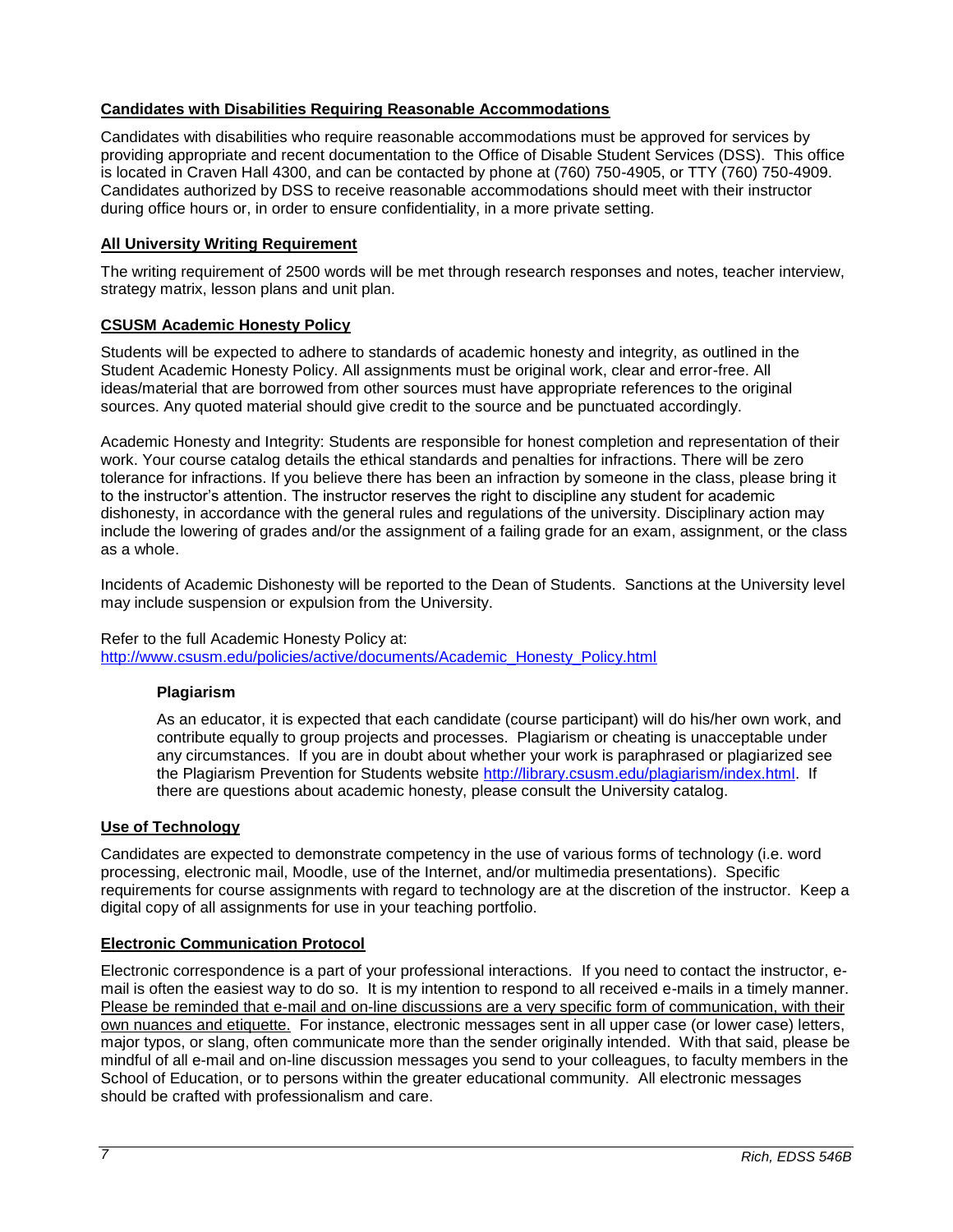Things to consider:

- Would I say in person what this electronic message specifically says?
- How could this message be misconstrued?
- Does this message represent my highest self?
- Am I sending this electronic message to avoid a face-to-face conversation?

In addition, if there is ever a concern with an electronic message sent to you, please talk with the author in person in order to correct any confusion.

# **COURSE REQUIREMENTS AND GRADING STANDARDS**

<span id="page-7-0"></span>Teacher education is a professional preparation program. It is expected that teacher candidates will come to class prepared to discuss the readings, submit required assignments, and participate in class activities. Teacher candidates are expected to adhere to academic honesty and integrity, standards of dependability, confidentiality and writing achievement. Because it is important for teachers to be able to effectively communicate their ideas to students, parents, colleagues, and administrators, writing that is original, clear and error-free is a priority for the School of Education. Points will be deducted if assignments are submitted late. *Half credit for any late assignments turned in within one week of the original due date. No assignments will be accepted after one week.*

It is expected that work will be turned in on time. Please discuss individual issues with the instructor.

### <span id="page-7-1"></span>**Final Exam Statement**

No Final Exam given.

### <span id="page-7-2"></span>**EDSS 546B SECONDARY ENGLISH METHODS Course Assignment Descriptions**

#### **I. Concepts and Essential Questions**

#### **Know your students**

How will you get to know your students?

How will this knowledge enhance your teaching and your students' learning? How will you apply and implement this knowledge into your curriculum and your pedagogy? What place does knowledge of your students have in the scaffolding of learning? How and why will you form relationships and communication lines with parents?

#### **Organization and management**

What is the effect of your planning and organization on your students' learning? How will you manage the paper load and provide appropriate and helpful feedback for 175+ students? What role will students play in your organizational and management plan? How will you organize yourself so that you have a life outside your classroom?

### **Academic components of the English classroom**

What is the place of vocabulary in your English classroom? What is the place of grammar in your English classroom? What effective, research-based approaches will you use for developing your students' writing proficiency? How will you teach students to be independent, critical readers and 'comprehenders'? How will you know students understand and are progressing? How will you model the [real life power] of lifelong reading, a well-developed vocabulary, and strong writing skills?

### **Critical thinking**

What is the role of inquiry in your English curriculum? How will you use questioning to scaffold understanding and encourage your students' critical thinking? How do conversation and writing help your students to think?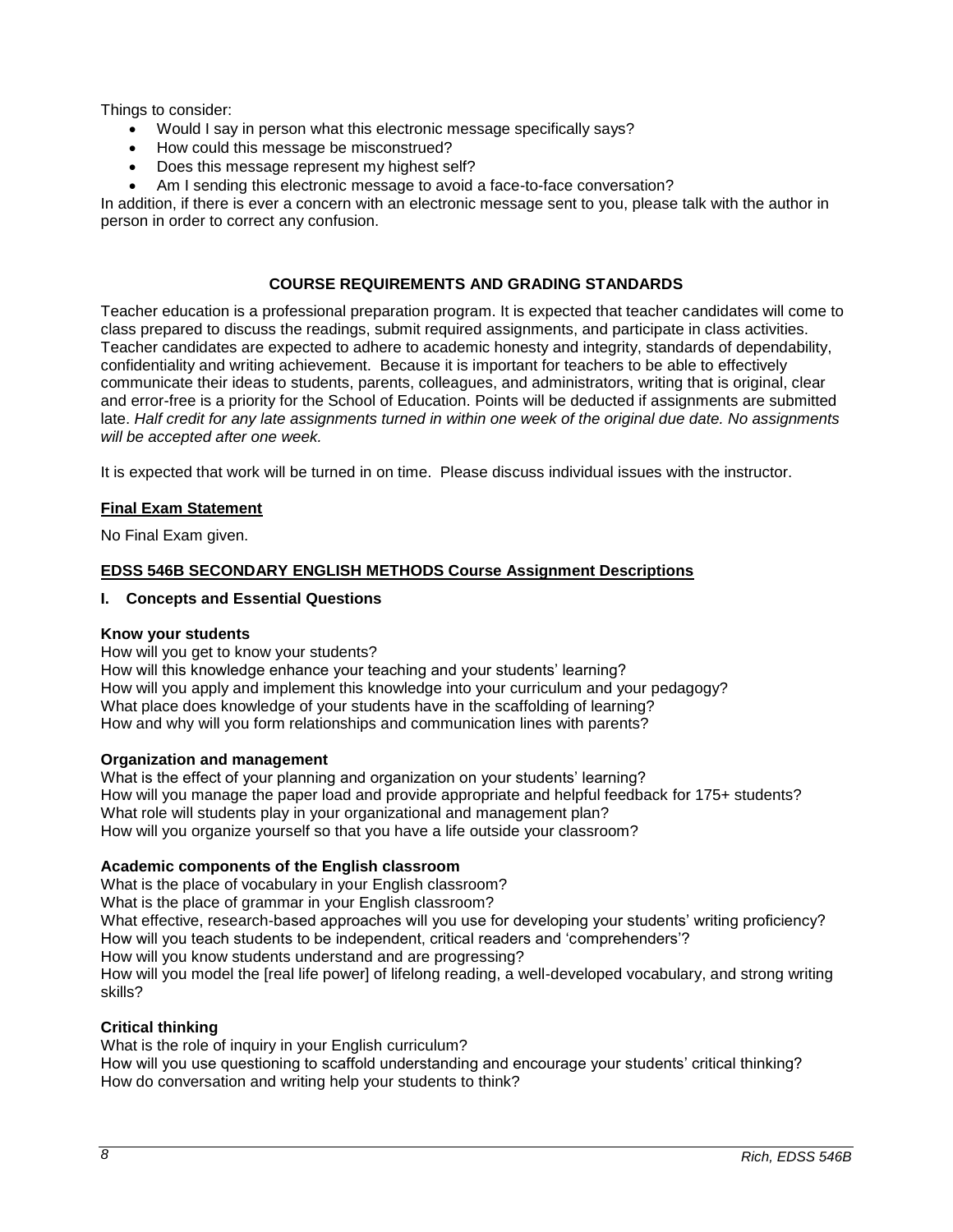### **Social justice in your English classroom**

What does an effective learning environment in your classroom look like, feel like? How will you develop a community of learners that is inclusive? How will you teach respect through your actions and through your curriculum? How will you ensure that your classroom is student-centered? What place and effect will gender, race, and culture have on learning in your English classroom?

# **Transforming the English classroom for the 21st century**

How will you engage in professional conversations and discussions with colleagues, administrators, and policy makers to effect change in the curriculum?

<span id="page-8-0"></span>What expectations do you have for all of your students to become proficient readers and writers as requisites for navigating the  $21<sup>st</sup>$  Century?

### **ASSIGNMENTS (IN BRIEF) 546 B SPRING 2016**

- **Teaching English Learners in Clinical Practice II**: **Lesson Design, Implementation and Reflection( Due March 15 100 pts):** In this assignment, you will design a writing lesson ( using one of the two poems presented in class) that is based on a CA common core standard, an ELD standard, is differentiated for English Learners and is culturally relevant. You will implement the lesson (if at all possible) and reflect upon your teaching. It is not a requirement, but I would suggest that you ask your cooperating teacher to observe you teaching this lesson to help you reflect on this lesson.
- **On-line Writing Resource Guide for your students (This assignment is for the on-line class scheduled for March 29 and due April 1, no foolin'! 100 pts) See Cougar courses.**
	- 1. Using the Main CSUSM Writing Center Link, investigate the resources for students (don't forget to check out the ESL link) and especially the writing workshops with powerpoints!<http://www.csusm.edu/writingcenter/index.html>

2. Open the link for Writing Centers in the main link under Resources for Students. Review Purdue, Colorado and Wisconsin-Madison Centers. **Develop an on-line resource for your MS/HS students and add it to your Weebly webpage as a tab with information**  and links. Include information about the writing process, specific writing assignments and models that are student friendly. For example, on the Purdue site under Subject-specific Writing there are links to technical writing, writing in literature, writing in social sciences, etc. Select 2-3 to use in your resource guide. And/or you might select something about Writing Guides from Colorado or something from the Writer's Handbook from Wisconsin. This will be a beginning resource and you will add to it (e.g. you could upload some student writing as models and other activities we have discussed). Email me the link to your website by April 1.

3. Look at the 'Teaching the Writing Process' resource on Cougar Courses. Develop a 1 day lesson plan (using the basic template) to introduce the writing process to your students. Attach your 1 page plan and email it to me by April 1.

- **Action Research Project (Due April 4 – 250 pts):** candidates will conduct action research based on a writing activity for one or both co-teaching classes *(this should be* done in February or March). Students will be asked to produce two persuasive writing products on the same topic with two different procedures.
	- 1. As a 'bell work' activity and after introducing a high interest topic (5-10 minutes) with a prompt on the overhead, students will write one paragraph (on-demand, first best) taking a stand on the topic with no other supports and graded on a pre-designed rubric, not shared with students.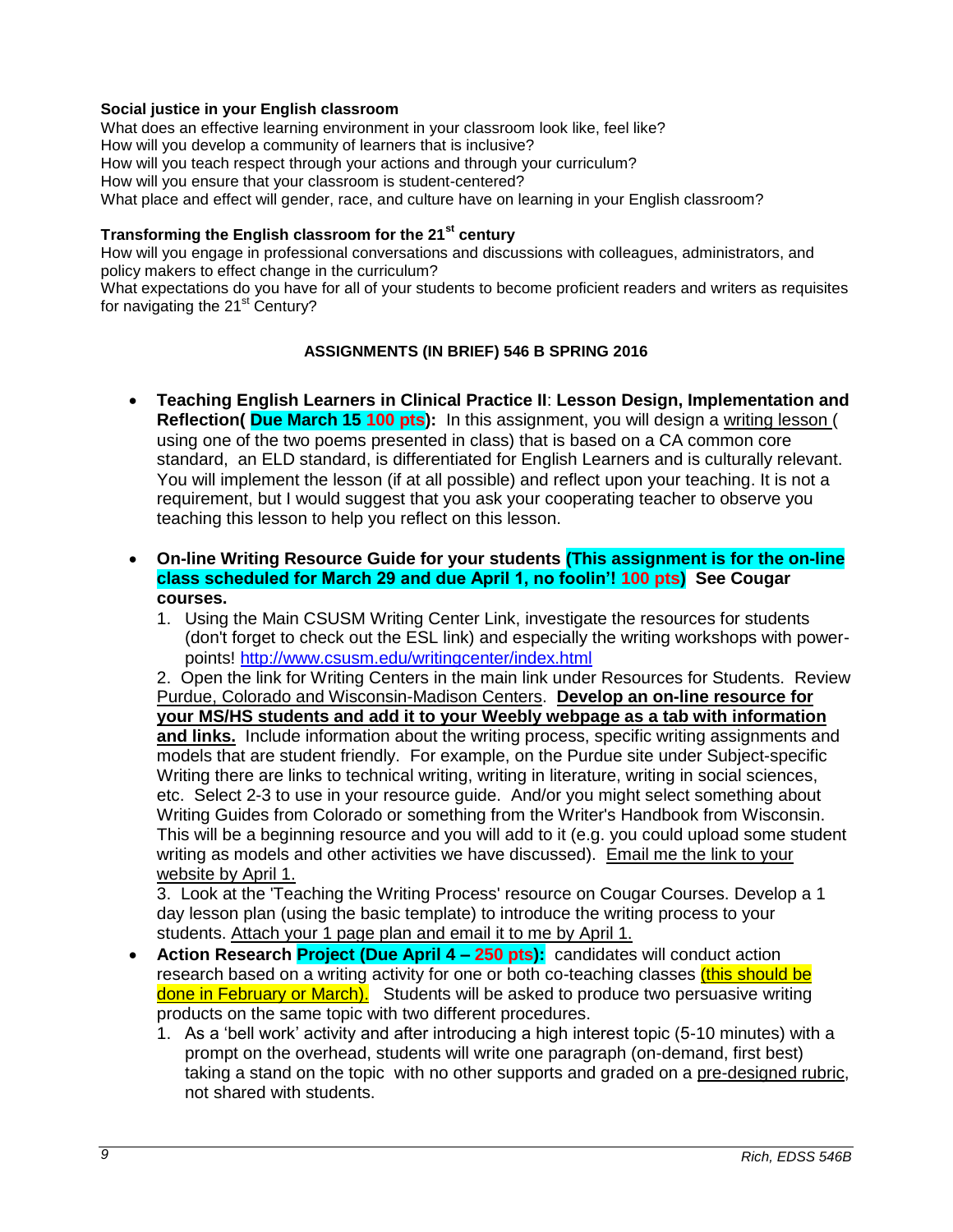2. After grading the writing, the teacher will re-teach a one period lesson which now introduces students to the same writing topic and adds general and specific EL supports and strategies, using the same rubric but sharing that rubric with students before the writing; and, employing supports such as vocabulary study, a graphic organizer, written information about the topic, class discussion, mind mapping, small group discussion, peer editing, etc. A second on-demand paragraph will be written by students and graded with the same rubric.

**The end product will include** a short class profile, description of the lesson plan, a copy of the rubric, tables of data collected about each sample writing (1 and 2) and a reflection after the second writing and scoring. As a class we will select the topic such as: cell phone use in class; plagiarism; research methods using Wikipedia, Open campus, etc.

- **Unit Plan for teaching a novel (Product and presentation due April 26 400 pts):**  working within a group you will complete the design and daily lessons for a three week unit on an assigned novel and share with your colleagues (Unit planning, lesson planning, integration of vocabulary and writing; presentation to focus on speaking and listening).
- **Uniquely You and English Educational Philosophy (Due May 3 - 50 pts):** These assignments are designed to empower you as a teacher, help you develop your philosophy and classroom personality while connecting with and reflecting your content and having fun! Be sure to include action steps in your philosophy that are observable and measurable.
- **Classroom management plan (Due May 3 - 100 pts):** discipline philosophy, norms, rules and routines, first week lesson plans (5) with team building activities, student survey or other 'getting to know you' activity and parent letter.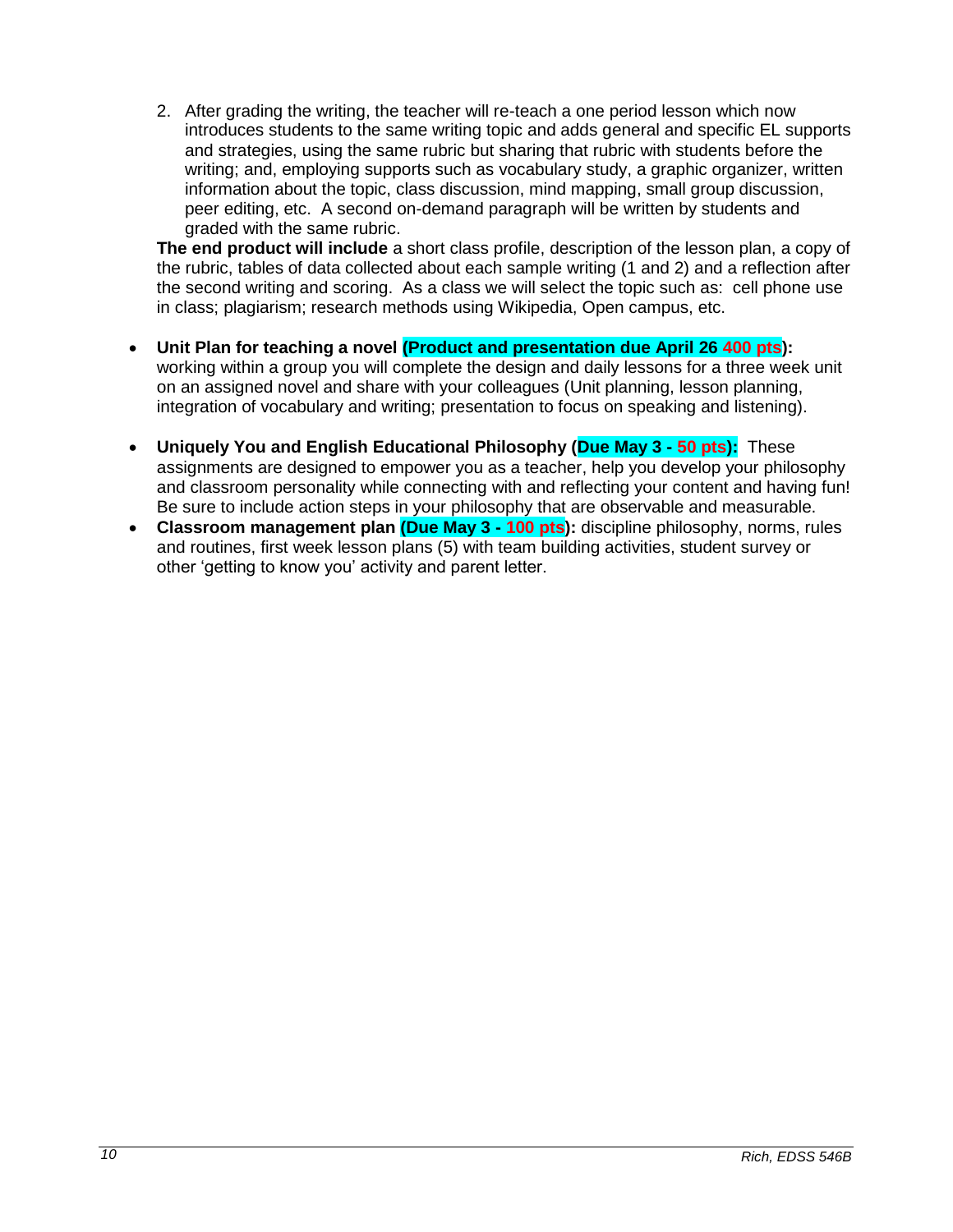# **EDSS 546B SECONDARY ENGLISH METHODS COURSE CALENDAR**

<span id="page-10-0"></span>Although this schedule is carefully planned, the instructors reserve the right to make changes based on unforeseen circumstances and teachable moments.

| <b>Date/Session</b>                                                | <b>Topics</b>                                                                                                                                                               | Your responsibilities/Notes                                                                                                                                                                                                                 |
|--------------------------------------------------------------------|-----------------------------------------------------------------------------------------------------------------------------------------------------------------------------|---------------------------------------------------------------------------------------------------------------------------------------------------------------------------------------------------------------------------------------------|
| January 26                                                         | Welcome back - team building<br><b>Guest Speaker: Writing</b><br>Activities<br>Review syllabus/assignments<br>edTPA                                                         | Come prepared to learn, participate and share! ;}<br><b>UH 273</b>                                                                                                                                                                          |
| January 28 -special<br>Joint Session - 4:30<br>p.m.                | Standards-based instruction<br>on Jewish topics; Jacqueline<br><b>Regev   Senior Curriculum</b><br><b>Developer and Trainer</b><br><b>Institute for Curriculum Services</b> |                                                                                                                                                                                                                                             |
| February 16                                                        | <b>Action Research</b><br>Assessment: Rubric Design<br><b>Begin Novel Project</b>                                                                                           | Assignment/s and links will be posted on Cougar<br>Courses/email                                                                                                                                                                            |
| February 17 All Day<br>ERWC wrap up<br>NCREC, San<br><b>Marcos</b> | Final meeting, receive certificate                                                                                                                                          | Assignment/s and links will be posted on Cougar<br>Courses/email                                                                                                                                                                            |
| <b>Feb 23</b><br>Joint $-5$ p.m.                                   | Guest speaker: practical<br>strategies                                                                                                                                      |                                                                                                                                                                                                                                             |
| March 1                                                            | <b>Guest speaker: Cool Classics</b><br><b>The Writing Process**</b><br>Poetry-EL Lesson Project                                                                             | Bring or purchase the book at the session (\$10)<br>Assignment/s and links will be posted on Cougar<br>Courses/email                                                                                                                        |
| March 15<br>Joint $-5$ p.m.                                        | Guest speaker: practical<br>strategies                                                                                                                                      | <b>Teaching English Learners in Clinical Practice</b><br>II: Lesson Design, Implementation and<br>Reflection(Due March 15 100 pts):<br>Assignment/s and links will be posted on Cougar<br>Courses/email                                     |
| March 21<br>No Class                                               | <b>CSUSM Spring Break</b>                                                                                                                                                   |                                                                                                                                                                                                                                             |
| March 29<br>On-line                                                | <b>Writing Resources Guide</b>                                                                                                                                              | <b>On-line Writing Resource Guide for your</b><br>students (This assignment is for the on-line<br>class scheduled for March 29 and due April 1,<br>no foolin'! 100 pts)<br>Assignment/s and links will be posted on Cougar<br>Courses/email |
| April 4 and 11<br>edTPA workshops                                  | Writing your edTPA tasks -<br>Karen Escalante, optional                                                                                                                     | Action Research Project (Due April 4 - 250<br>pts)                                                                                                                                                                                          |